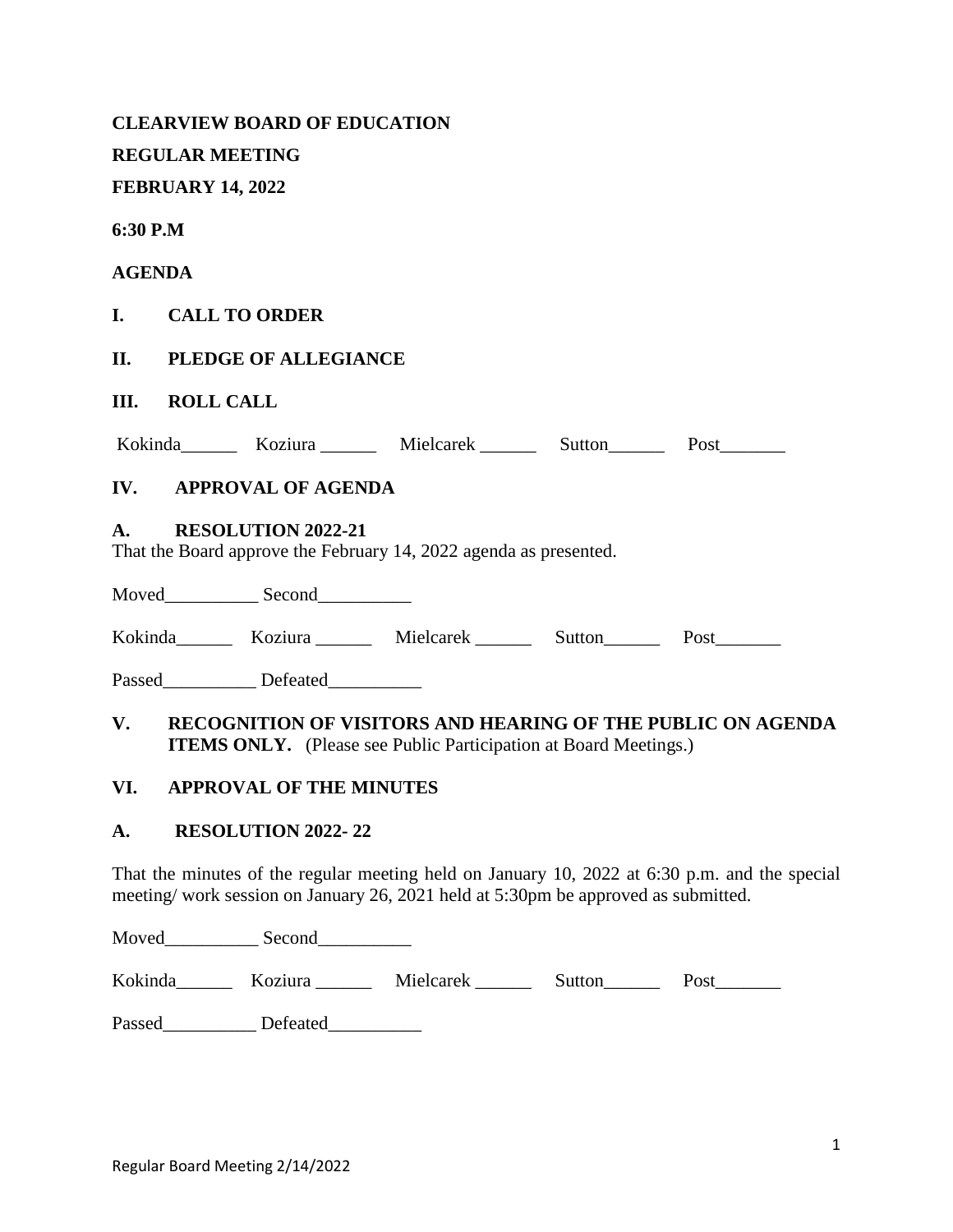## **VII. TREASURER AND BUSINESS REPORTS**

## **A. RESOLUTION 2022-23**

That the Board approve the following as recommended by the Treasurer:

1. Accept the financial reports, bank reconciliations and check registers for the month of January, 2022 **EXHIBIT**

| Moved | Seconded |
|-------|----------|
|       |          |

Kokinda\_\_\_\_\_\_\_ Koziura \_\_\_\_\_\_ Mielcarek \_\_\_\_\_\_ Sutton\_\_\_\_\_\_ Post\_\_\_\_\_\_\_

Passed Defeated

# **VIII. COMMUNICATIONS**

## **IX. BOARD MEMBER REPORTS**

- a. President's Club Post, Kokinda
- b. Delegate to OSBA Kokinda, Post
- c. J.V.S. Board Member Mielcarek
- d. Educational Foundation Post
- e. Curriculum Kokinda, Koziura

## **X. OLD BUSINESS**

## **XI. NEW BUSINESS**

## **A. RESOLUTION 2022-24**

That the Board approve the following personnel actions for the 2021-2022 school year, as stated, in accordance with board policy and/or the negotiated agreements to which the actions apply, as recommended by the Superintendent.

# **CLASSIFIED**

**PETER COSTELLO II, One-Year Limited Contract, Maintenance, Vincent Elementary, Step** "0", 8 hours per day, prorated 260-day calendar, effective 2/14/2022

**RACHEL DICKEY,** One-Year Limited Contract, Monitor, Vincent Elementary, Step "0", 2 hours per day, pro-rated 185-day calendar, effective 1/10/2022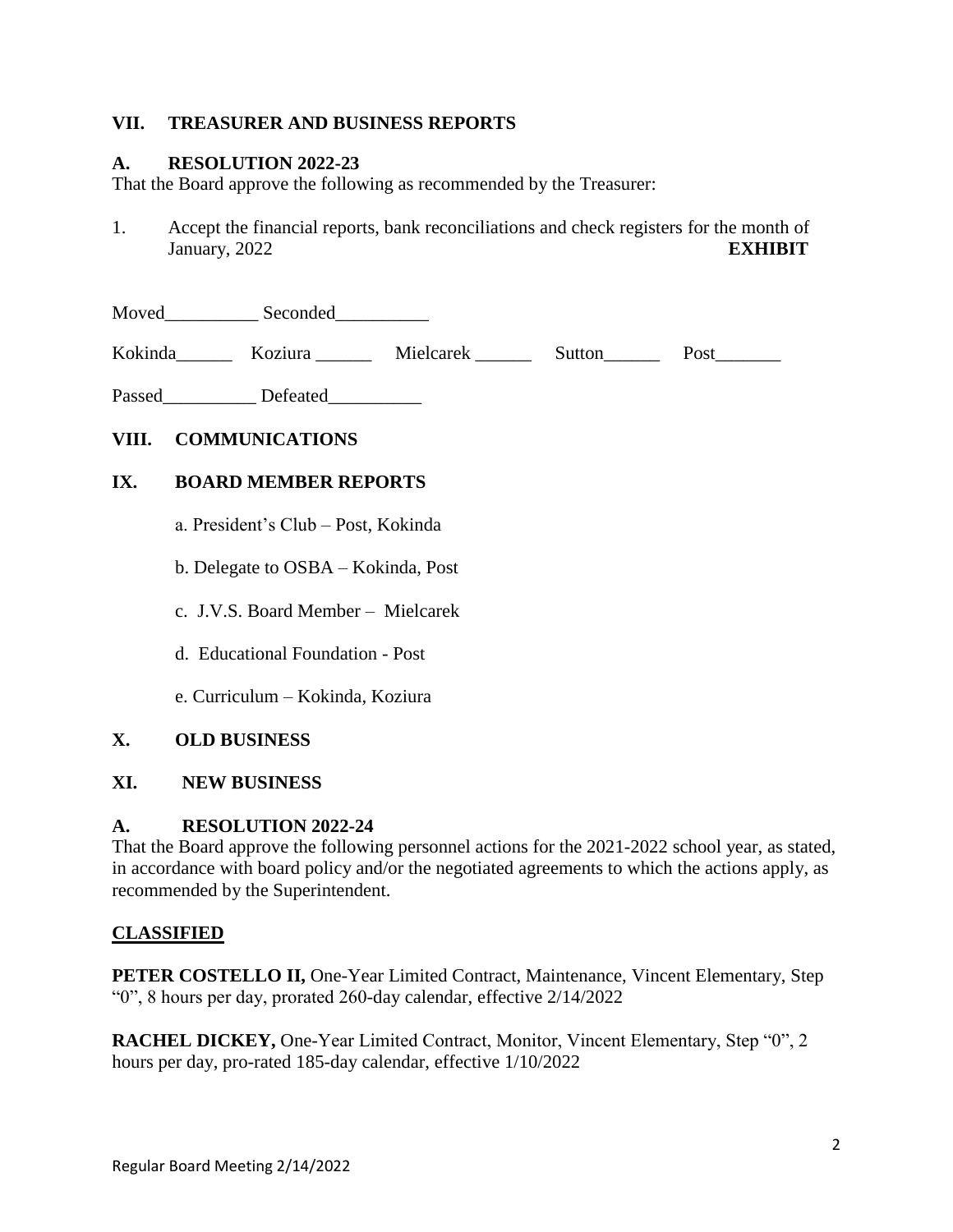**PENELOPE MARTINEZ,** One-Year Limited Contract as a Morning Latchkey Monitor, Vincent Elementary School, 1.5 hours per day, on a pro-rated 185-day calendar, Step "0", on the negotiated salary schedule, effective 1/20/2022

**Substitutes JANE MICKOL, Cashier and Cook's Help KATIE PABON,** Monitor and Aide **DEBRA POLLY,** Monitor and Aide **LAURA VANDYKE,** Cleaner, Monitor and Aide **FRANCISCO WHEELER,** Cleaner

**Resignation KRISTINE CRUZ,** Cleaner, Durling Middle School effective 1/20/2022 **WILFREDO COLON RODRIGUEZ,** Cleaner, Clearview High School, effective 2/9/2022

Moved\_\_\_\_\_\_\_\_\_\_ Seconded\_\_\_\_\_\_\_\_\_\_ Kokinda Koziura Mielcarek Sutton Post Passed\_\_\_\_\_\_\_\_\_\_\_\_ Defeated\_\_\_\_\_\_\_\_\_\_\_\_ **B. RESOLUTION 2022-25** That the board approve the proposed calendar for the 2022-2023 school year. Moved Seconded Kokinda Koziura Mielcarek Sutton Post Passed Defeated **C. RESOLUTION 2022-26** That the Board approve the Clearview Schools Safe Routes to School Travel Plan (STP). **EXHIBIT**

| Moved   | Seconded |           |        |      |
|---------|----------|-----------|--------|------|
| Kokinda | Koziura  | Mielcarek | Sutton | Post |
| Passed  | Defeated |           |        |      |

# **D. RESOLUTION 2022-27**

That the Board approve attendance for nineteen (19) Administrators and Faculty to attend Professional Development at the Ron Clark Academy in Atlanta, Georgia on March 11, 2022, paid through the Title-I Non-competitive, Supplemental School Improvement grant and the Title II-A Supporting Effective Instruction grant. **EXHIBIT**